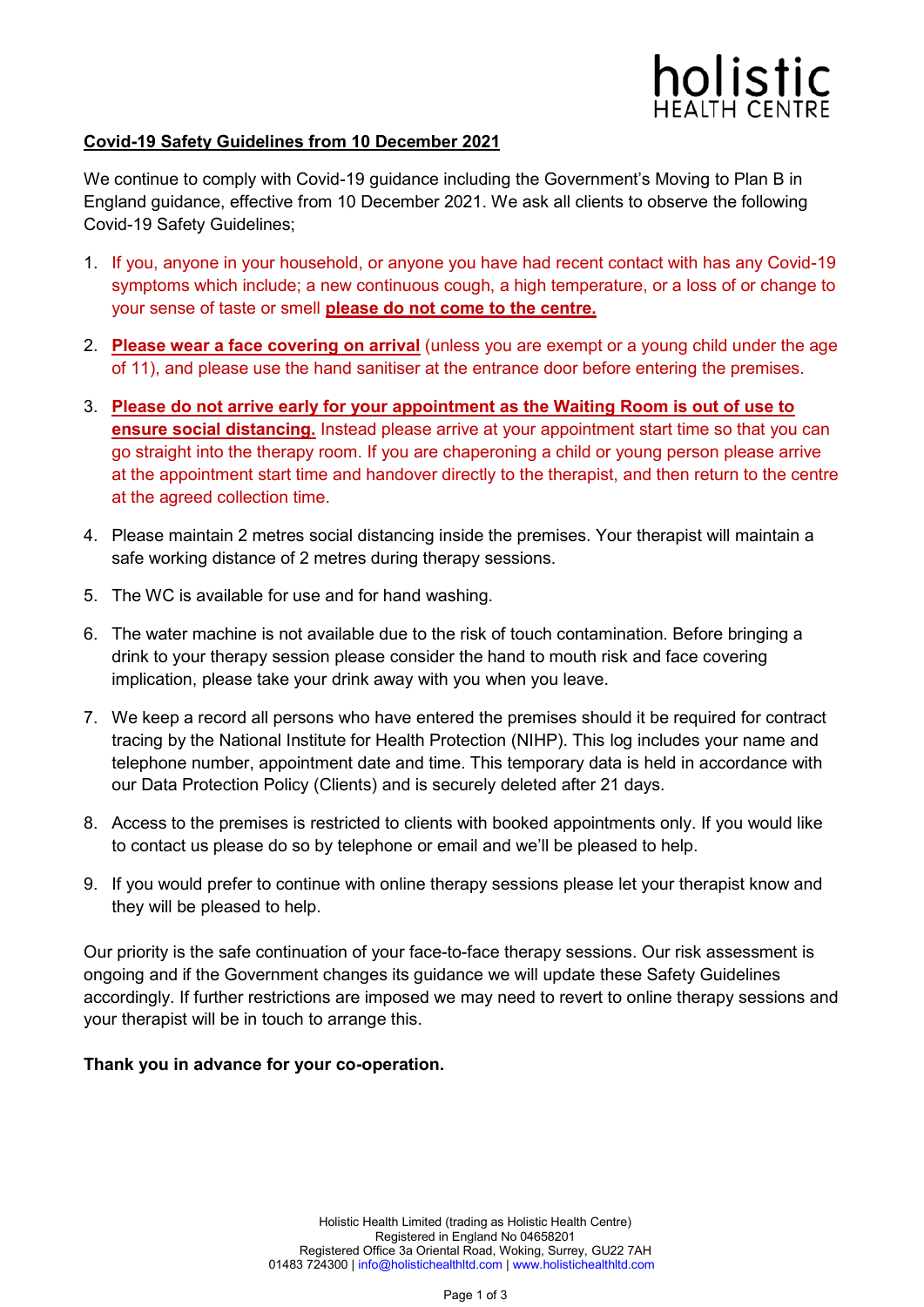

# **Local Directions**

**Holistic Health Centre** 3a Oriental Road Woking Surrey GU22 7AH

01483 724300 [info@holistichealthltd.com](mailto:info@holistichealthltd.com) [www.holistichealthltd.com](http://www.holistichealthltd.com/)

### **Local directions by car**

The nearest car park is **Heathside Crescent multi-storey Sat Nav GU22 7AG** which accepts payment by cash (coins only) or RingGo using your mobile phone, we're about 2 minutes away;

- Exit the car park via the ground floor pedestrian exit.
- Once outside cross the zebra crossing, carry straight on along White Rose Lane for 75 metres until you reach Travelodge.
- You'll then see a parade of shops across the road diagonally to the right.
- Cross the roads and our entrance door is on Oriental Road next to Simply Fresh.
- On arrival please press Intercom button "3a" and you'll find us on the first floor.

### **Local directions by train**

We're about 1 minute away from Woking railway station;

- Exit Woking railway station via Platform 5.
- Once outside head left and go up White Rose Lane past So's Kitchen.
- At Simply Fresh go around the corner to the left and our entrance door is on Oriental Road next to Simply Fresh.
- On arrival please press Intercom button "3a" and you'll find us on the first floor.